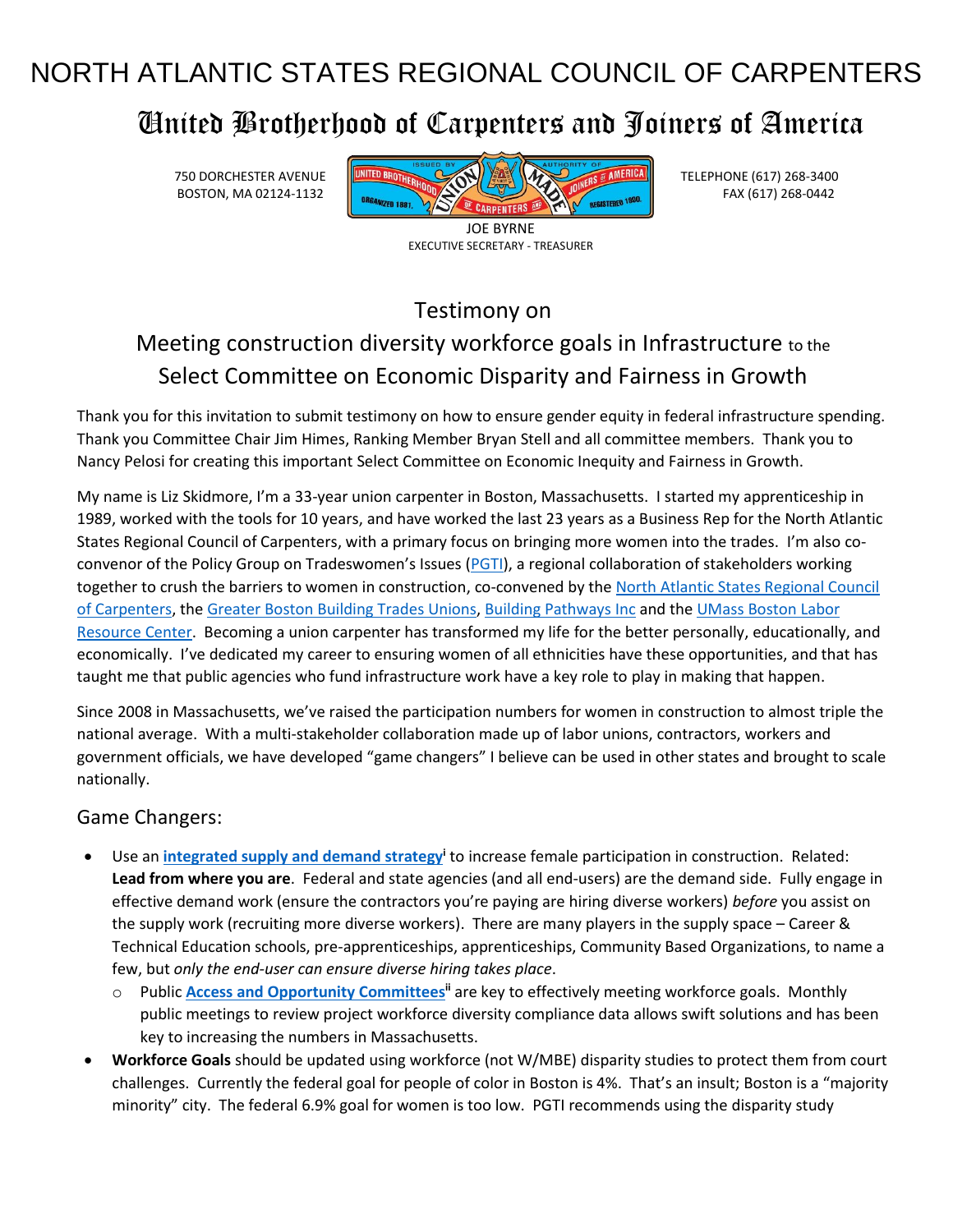methodology developed by Marc Bendick, a senior economist for the US DOL, as it most fairly measures the available workforce. (See examples of Construction Workforce Disparity Studies using the Bendick methodology from [Springfield, 2018](https://policygroupontradeswomen.org/wp-content/uploads/2019/02/springfield-disparity-study-4.18.pdf)<sup>iii</sup> & [Worcester, 2019](https://policygroupontradeswomen.org/wp-content/uploads/2020/05/worcester-workforce-disparity-study-v.-2-6.10.19.pdf)<sup>iv</sup>.)

- Make it clear tha[t Executive Order 11246](https://www.dol.gov/agencies/ofccp/executive-order-11246/as-amended)<sup>v</sup>, which sets hiring goals for women and people of color on federally funded construction projects, applies to infrastructure spending including under the Bipartisan Infrastructure Law. There seems to be some confusion that there are not goals for gender and ethnic diversity for BIL projects because those workforce goals were not spelled out in BIL. However, EO 11246 still applies. See annotated copy of EO 11246 in the Federal Register with helpful explanatory notes from the US DOL Women's Bureau [here](https://nercc-my.sharepoint.com/:b:/g/personal/eskidmore_nasrcc_org/ESY-8raOCb9Pt3ovGU3MHl4BDJA1w--ucAT97TS0VzoKcQ?e=u6Fa0e)<sup>vi</sup>.
	- o Liaison (compliance) committees are recommended under Executive Order 11246, and so do not need new legislation or regulation.
- **Distribute and use** *[Finishing the Job](https://policygroupontradeswomen.org/wp-content/uploads/2021/12/Finishing-the-Job-v.9.1-12.2.2021-1.pdf)*<sup>*vii*</sup>, a "how to" manual of best practices for meeting workforce goals developed on billions of dollars of mostly publicly funded construction projects in MA. Ensure all federal and state agencies are using the "End User" checklist for meeting workforce goals.
- **Pro-active, not after the fact** let bidders know the goals are serious, that this is different from the past, and they need to make maximum possible efforts (good faith efforts no longer enough). The actual words in the regulation are "The Contractor, in fulfilling its obligations under these specifications, shall implement specific affirmative action steps, at least as extensive as those standards prescribed in paragraph 7 of these specifications, so as to achieve maximum results from its efforts to ensure equal employment opportunity." 41 CFR 60.4.3(a)(13). Include language highlighting the workforce goals in all pre-bid docs and publicity. Start communicating with the states NOW that these workforce goals are part of infrastructure work.
- **Separate the conversations about workforce diversity and business-owner diversity.** Both are important but have different challenges and require very different solutions. Increasing women- and minority-owned businesses does NOT increase workforce diversity. In fact, after analyzing the certified payrolls on the Big Dig in Boston (roughly \$14B of work), PGTI found that both women- and minority-owned businesses hired fewer women working with the tools than majority-owned businesses. Workforce needs to be addressed separately from business ownership.
- **Establish public, searchable databases with compliance data**. The City of Boston put their contractor workforce diversit[y database](https://data.boston.gov/dataset/boston-jobs-policy-compliance-reports/resource/5ab4b4de-c970-4619-ab55-ce4338535b24?filters=Agency%3ABRA)villi online, and it has become an important tool for increasing workforce diversity by allowing other end users and the public to see which contractors are meeting goals and hold them accountable.
- **Focusing on gender increases racial diversity.** Focusing on racial diversity, including goals for local hiring, has done nothing for gender. On the other hand, focusing on gender diversity also increases racial diversity: more than half the women entering the trades in MA are women of color. In addition, improving the compliance tools increases men of color on the job. A more comprehensive description can be found <u>here</u><sup>x</sup>.
- The federal government should mandate the OFCCP (the Office of Federal Contract Compliance) to start enforcing the law in Construction as it already does in Supplies and Services. **Since it's inception, OFCCP has simply** *not* **enforced anti-discrimination laws in construction with two exceptions:** 1) they claim to respond to complaints, and 2) over the last 40 years they have done some important work on some mega-projects (large federally funded projects with increased compliance efforts) in some locations under some US Presidents. But a complaint-driven strategy will never be as effective as a pre-emptive, pro-active strategy, and they've essentially ignored all non-mega-projects. It's more effective to help people be successful than punish them after they fail. While I understand that OFCCP is beginning to conduce compliance reviews of construction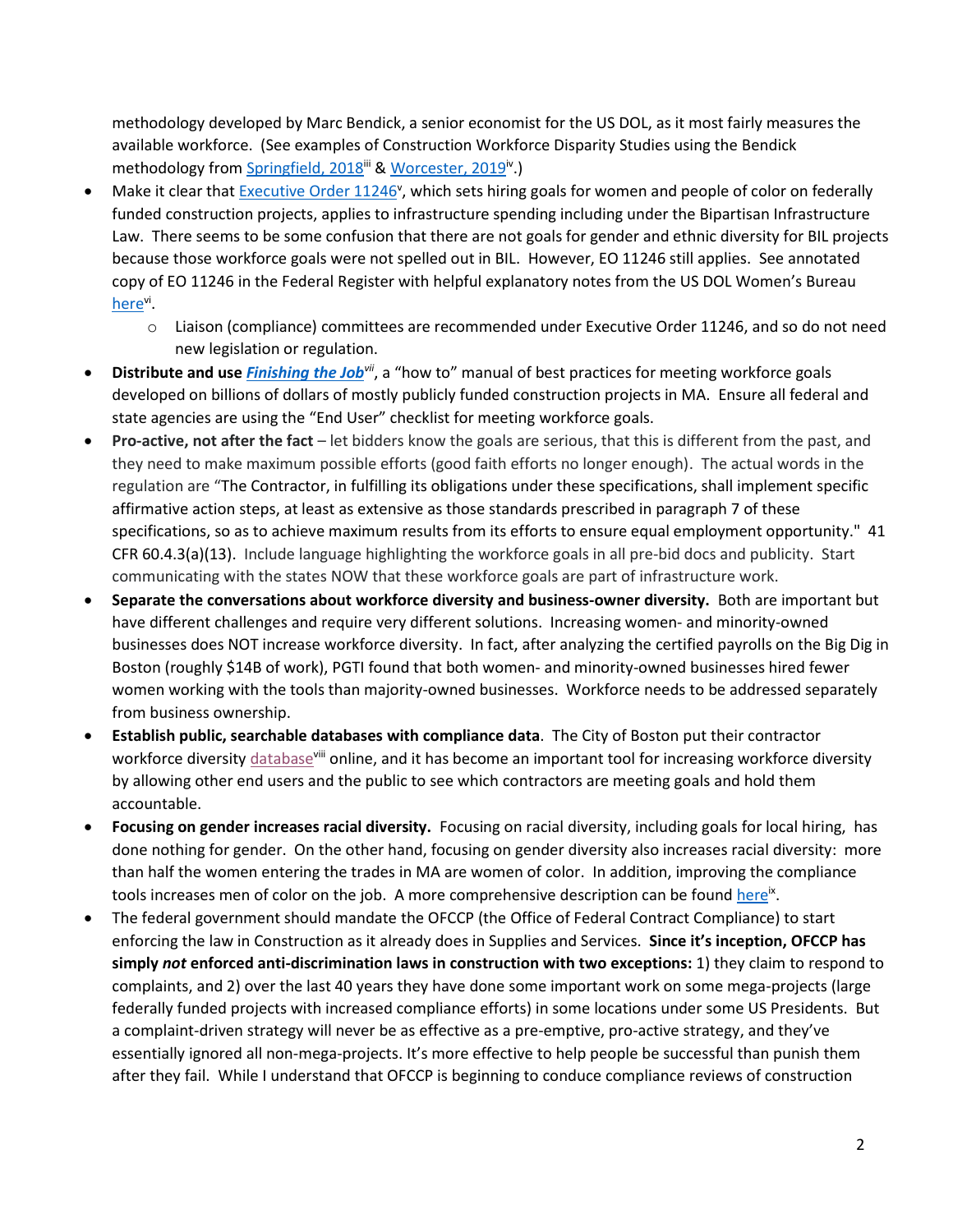contractors again, and to re-boot it's mega-project initiative, it will need to develop expertise and capacity for the construction industry.

#### What's the data from Massachusetts and how does it compare nationally?

Nationally, **women make up just 4%** of tradespeople working with the tools (2021, BLS).

In MA, by using the best practices described in this testimony, we've achieved **10.3% women** in registered trades apprenticeships. The national average for women in registered apprenticeship is hard to get, and **I recommend that the US DOL publish diversity in apprenticeship numbers annually**. The most recent data I have for women's participation in apprenticeship is 3.6% women, 2019 [\(IWRP report](https://iwpr.org/iwpr-publications/a-future-worth-building-report/)<sup>x</sup>).



Women's [participation in MA union apprenticeship reaches 10.30](https://policygroupontradeswomen.org/wp-content/uploads/2021/09/2021-Q2-Current-demographics-of-women-and-minority-participants-in-Registered-Apprenticeship-Programs-in-Massachusetts-3.pdf) as of Q2, 2021<sup>xi</sup>

**Supply work**: One of several efforts to increase supply of women in the trades has been working to increase young women in construction shops in the Career Technical High Schools, through Mass [Girls In Trades.](https://massgirlsintrades.org/) We've grown participation to 21.1% girls in the construction shops, from 14.6% in 2012/2013.



Pipeline of the Future: Female Voc-Tech students [in Massachusetts Construction-Related Programs, 2020 -](https://policygroupontradeswomen.org/wp-content/uploads/2021/09/2020-21-Data-Display.pdf) 2021<sup>xii</sup>

We've also developed a **pipeline effort** to tell women about careers in the trades. Since 2019, we've identified over 900 women in MA who are interested in careers in the trades and who meet basic entry requirements. 67% of those participating are women of color. Female career seekers receive monthly information about apprenticeship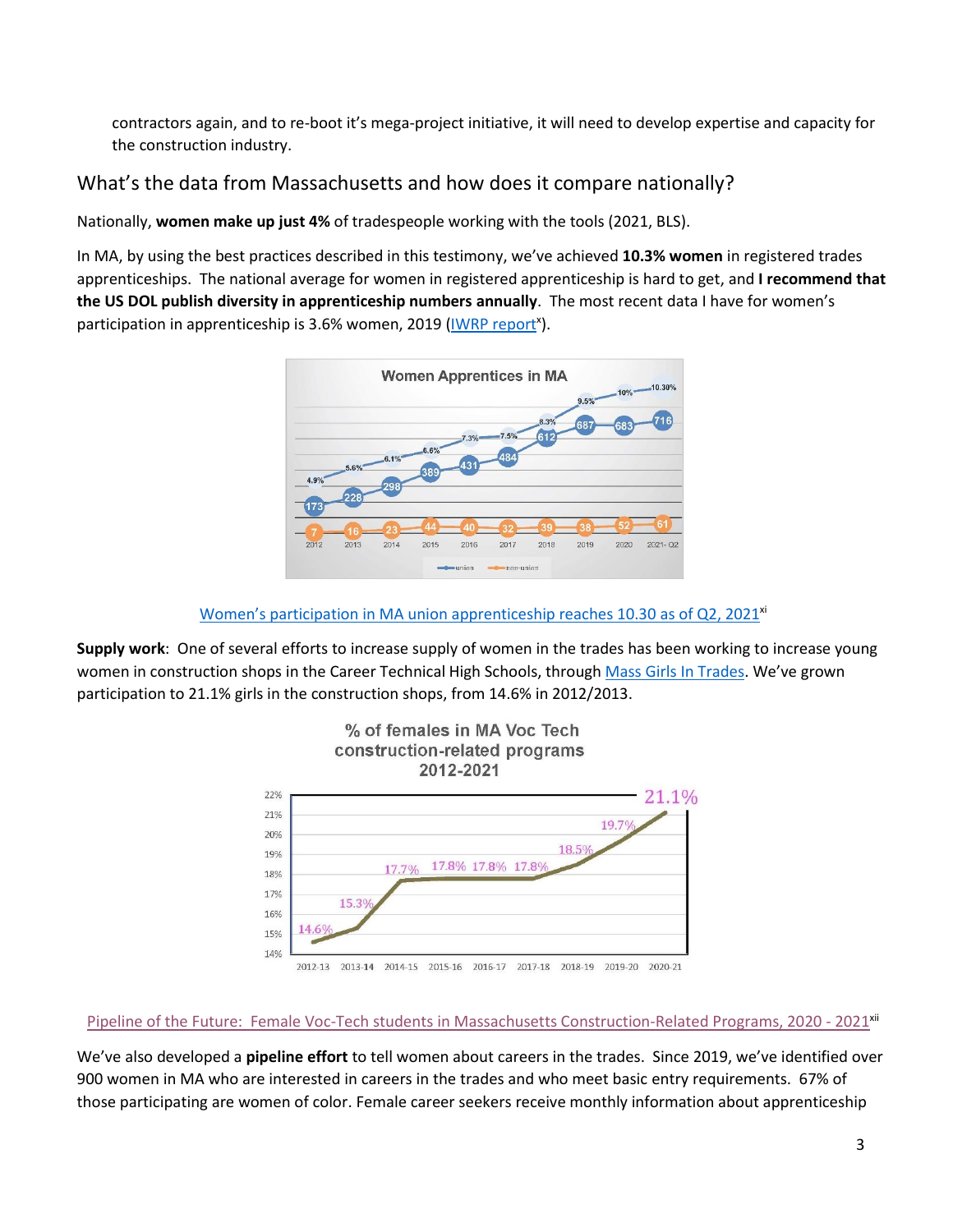openings and hiring opportunities, and many have now entered the trades. More at [BuildALifeMA.org.](https://nercc-my.sharepoint.com/personal/eskidmore_nasrcc_org/Documents/Documents/Briefcase/0CWC/Political%20Action%202022/Joint%20Committee/BuildALifeMA.org) **This is a good example of an effective, new, local best practice that should be brought to scale.**

In addition, to open the doors to more women, we've created a **construction-hour childcare** pilot program in greater Boston to address the needs of families with young children and the lack of early-morning childcare. More at [CareThatWorks.org.](https://nercc-my.sharepoint.com/personal/eskidmore_nasrcc_org/Documents/Documents/Briefcase/0CWC/Political%20Action%202022/Joint%20Committee/CareThatWorks.org)

**Demand Work**: In the last 13 year, projects using PGTI's best practices for workforce diversity have achieved 7.36% women and 26.21% people of color. These jobs have all had an Access and Opportunity Committee and are where the best practices in *Finishing the Job* were developed. Public accountability with engaged local stakeholders is a key game changer. Two state agencies, the UMass Building Authority and the MA Gaming Commission, have taken the lead in helping develop and implement best practices, and their numbers reflect that.

Workforce Compliance Data using PGTI's Best Practices

| S Value                                                                      | Worker Hrs  | Percent Women | Women's Hrs | Percent People of<br>Color | People of Color Hrs |
|------------------------------------------------------------------------------|-------------|---------------|-------------|----------------------------|---------------------|
| \$7,068,284,056                                                              | 16,446, 090 | 7.36%         | 1,211,167   | 26.21%                     | 4,309,962           |
| Workforce Compliance Data on PGTI Targeted Projects, 6/24/21 <sup>xiii</sup> |             |               |             |                            |                     |

By comparison, DCAMM (the MA Division of Capital Asset Management and Maintenance), which is the MA state agency who spends the most public dollars in construction and has refused to use the best practices that the UMass Building Authority and the MA Gaming Commission has only achieved. According to their 2020 report, they've had only [3.1% women and 15.7% people](https://www.mass.gov/doc/dcamm-supplier-diversity-amp-for-design-and-construction-annual-report-2020/download) of colorxiv building their projects. MA DOT does not share their workforce diversity numbers.

The MA Gaming Commission wrote a report on their best practices for over \$2B casino construction, which can be found here **Built to Last: Best Practices for Diversity in the Construction Industry<sup>x</sup>. These pr3 casinos, one in urban** Boston, two in rural Southeastern and Western MA, achieved 8% women and 21.9% people of color, surpassing their goals of 6.9% women and 15.3% people of color. The 491 women who worked with the tools to build the Encore casino in Everett from 2015 to 2018, are the most women who have ever worked on a single construction project in the history of the United States, and the MA Gaming Commission took real leadership to make that happen.



Some of the 491 tradeswomen who built the Encore Boston Harbor Casino in Everett, MA, 2015 - 2018. Most tradeswomen spend their career as the only woman on their job. You can imagine what it meant to each woman to have this many women on one jobsite.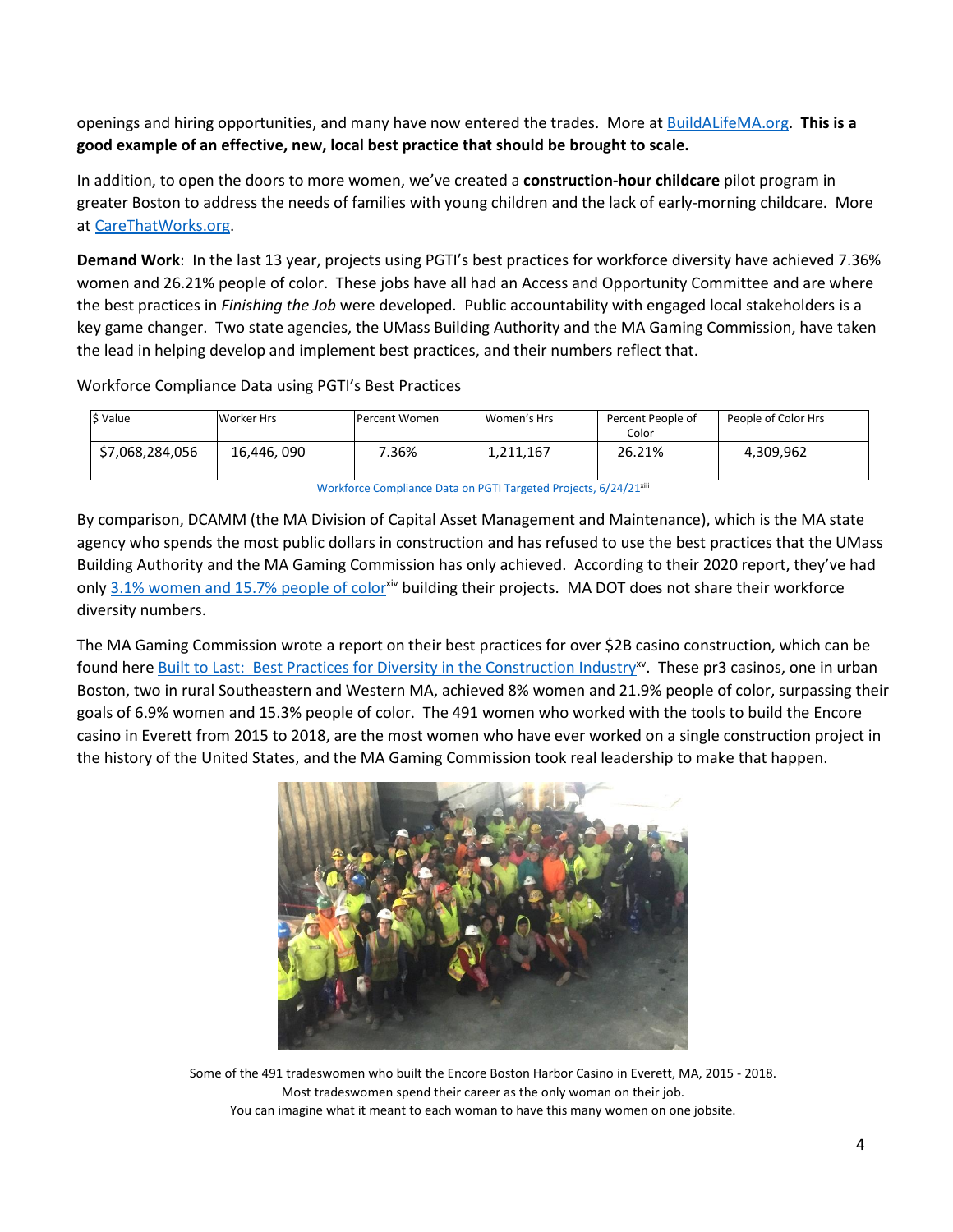### Additional recommendations for the US Department of Labor

**Add race and gender to certified payrolls**. This will significantly ease the work involved in tracking diversity numbers. That which gets measured gets done.

**Ensure that all DOL trainings on prevailing wage include training on both the workforce diversity goals in Executive Order 11246 and apprenticeship diversity goals i[n 29 CFR Part 30.](https://www.ecfr.gov/cgi-bin/text-idx?SID=a5d7b64ad0ab54e5b84990519bab6c13&mc=true&node=pt29.1.30&rgn=div5#se29.1.30_15)** I attended a US DOL prevailing wage training and in three days of workshops and stacks of printed materials, not one word was dedicated to workforce diversity goals. This is essentially the federal government telling contractors that workforce goals don't really matter. That cannot continue.

**Increase efforts to fight wage theft and tax fraud in the construction industry.** Equity in these jobs matters because infrastructure work offers good jobs. President Biden has committed to having infrastructure jobs be good jobs. The biggest threat to these being good jobs is wage theft and tax fraud prevalent in parts of the construction industry.

A recent [study from UC Berkeley](https://nercc-my.sharepoint.com/:b:/g/personal/eskidmore_nasrcc_org/EYdESp-BAAhNoFasV0BNFtEBx2AtSun9LRpoBFhtx51bjA?e=I0RTni)<sup>xvi</sup> summarizes the growing epidemic of construction industry wage theft that is forcing working families onto public assistance at increasing level. It shows that 33%-39% of construction workers in the US are being subsidized by public assistance due to food insecurities and other inequities that come from cheating contractors engaging in construction wage theft

Thi[s one-pager](https://nercc-my.sharepoint.com/:b:/g/personal/eskidmore_nasrcc_org/ESG9v5_zDu9NlTCiJRfaK8EBlLLPW_oe5ZJM1W0IEjYPiQ?e=NwBfNu)<sup>xvii</sup> gives a good summary of the problems of wage theft and tax fraud in the business model being used by cheating contractors in the construction industry.

Thi[s study from UMass Amherst](https://nercc-my.sharepoint.com/:b:/g/personal/eskidmore_nasrcc_org/EQs3emA45iJKgDwDqQKQHiMBQcITbxK1G5mXQs8nWQsMRw?e=XzFMOS)<sup>xviii</sup> specifically focuses on wage theft and tax fraud in the residential housing markets in the Commonwealth of Massachusetts and the effects that has on the industry as a whole.

**Bring local best practices to scale.** Important best practices for increasing diversity in construction have been developed across the US where pockets of dedicated stakeholder have found successful strategies. Fund bringing these best practices to scale.

**Include workforce diversity language in federal PLAs**. Project Labor Agreements offer a powerful tool to implement best practices; they are what launched the progress in Massachusetts. You can find the PLA language for UMass Boston that created an Access and Opportunity Committee [here](https://policygroupontradeswomen.org/wp-content/uploads/2021/06/MODEL-LANGUAGE-AOC.pdf)xix.

**Implement recommendations from the National Task Force on Tradeswomen's Issuesxx** [\(TWTF\)](https://tradeswomentaskforce.org/). The TWTF has submitted detailed, specific recommendations for federal and state bid and contract language in [a memo to the](https://tradeswomentaskforce.org/policy-platform) [White House Gender Policy Council](https://tradeswomentaskforce.org/policy-platform)<sup>xxi</sup>.

#### Conclusion

By crushing the barriers that have kept women and people of color out of high-wage, high-skill careers that infrastructure work offers, the Bipartisan Infrastructure Law and other infrastructure spending can bring an economic multiplier effect by building not just roads and bridges, but also the human infrastructure which in turn, will lower economic disparity. Without the concerted efforts recommended in this testimony, Infrastructure dollars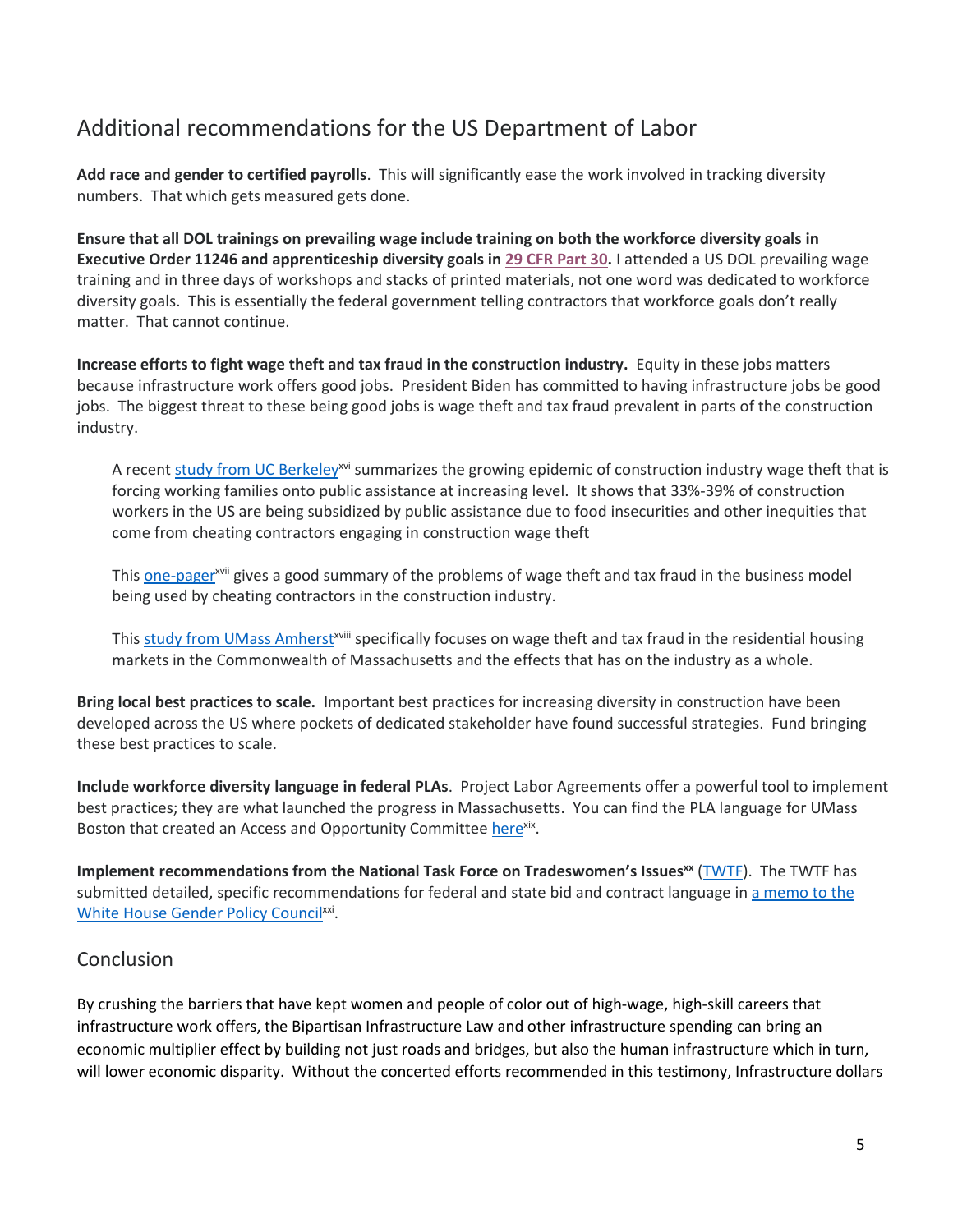will continue to fund discrimination in the construction industry. We have made measurable progress towards equity and representation in Massachusetts, and we believe it can be done across the country.

Liz Skidmore Business Rep / Organizer, North Atlantic States Regional Council of Carpenters Co-Convenor, Policy Group on Tradeswomen's Issues [eskidmore@nasrcc.org](mailto:eskidmore@nasrcc.org) Boston, Massachusetts February 8, 2022

Full urls are listed below for all citations in this testimony. In addition, all (but one 400 page) documents are attached.

<sup>i</sup> One-Pager on PGTI's Integrated Supply and Demand Strategy <https://policygroupontradeswomen.org/wp-content/uploads/2020/07/The-PGTI-Model-v2-7.20.pdf>

ii One-Pager on Access and Opportunity Committees – workforce compliance committees to ensure diverse hiring: <https://policygroupontradeswomen.org/wp-content/uploads/2020/07/Access-and-Opportunity-Committees.pdf>

iii Springfield MA Construction Industry Disparity Study 2018, using Bendick method: <https://policygroupontradeswomen.org/wp-content/uploads/2019/02/springfield-disparity-study-4.18.pdf>

iv City of Worcester Construction Workforce Disparity Study 2019, using Bendick method: [https://policygroupontradeswomen.org/wp-content/uploads/2020/05/worcester-workforce-disparity-study-v.-2-](https://policygroupontradeswomen.org/wp-content/uploads/2020/05/worcester-workforce-disparity-study-v.-2-6.10.19.pdf) [6.10.19.pdf](https://policygroupontradeswomen.org/wp-content/uploads/2020/05/worcester-workforce-disparity-study-v.-2-6.10.19.pdf)

 $v$  Executive Order 11246 is codified in 41 CFR 60.41-3(a)(8): <https://www.dol.gov/agencies/ofccp/executive-order-11246/as-amended>

vi Annotated copy of EO 11246 in the Federal Register with helpful explanatory notes from the US DOL Women's Bureau: [https://nercc-my.sharepoint.com/:b:/g/personal/eskidmore\\_nasrcc\\_org/ESY-8raOCb9Pt3ovGU3MHl4BDJA1w-](https://nercc-my.sharepoint.com/:b:/g/personal/eskidmore_nasrcc_org/ESY-8raOCb9Pt3ovGU3MHl4BDJA1w--ucAT97TS0VzoKcQ?e=y7Nd3d) [ucAT97TS0VzoKcQ?e=y7Nd3d](https://nercc-my.sharepoint.com/:b:/g/personal/eskidmore_nasrcc_org/ESY-8raOCb9Pt3ovGU3MHl4BDJA1w--ucAT97TS0VzoKcQ?e=y7Nd3d)

vii *Finishing the Job*, PGTI's "How To" manual for meeting workforce goals, developed with industry stakeholders over 13 years on \$7B worth of public construction in MA: <https://policygroupontradeswomen.org/wp-content/uploads/2021/12/Finishing-the-Job-v.9.1-12.2.2021-1.pdf>

viii City of Boston, Boston Residents Jobs Policy public, searchable workforce compliance database: [https://data.boston.gov/dataset/boston-jobs-policy-compliance-reports/resource/5ab4b4de-c970-4619-ab55](https://data.boston.gov/dataset/boston-jobs-policy-compliance-reports/resource/5ab4b4de-c970-4619-ab55-ce4338535b24?filters=Agency%3ABRA) [ce4338535b24?filters=Agency%3ABRA](https://data.boston.gov/dataset/boston-jobs-policy-compliance-reports/resource/5ab4b4de-c970-4619-ab55-ce4338535b24?filters=Agency%3ABRA)

ix Women First! Gender Diversity in Construction Workforce Increases Racial Diversity: <https://policygroupontradeswomen.org/wp-content/uploads/2020/07/WOMEN-FIRST-7.20.pdf>

<sup>x</sup> A Future Worth Building: What Tradeswomen Say about the Change They Need in the Construction Industry, the Institute for Women's Policy Research: <https://iwpr.org/iwpr-publications/a-future-worth-building-report/>

xi Data Display: Women's participation in MA union apprenticeship reaches 10.30% as of Q2, 2021: